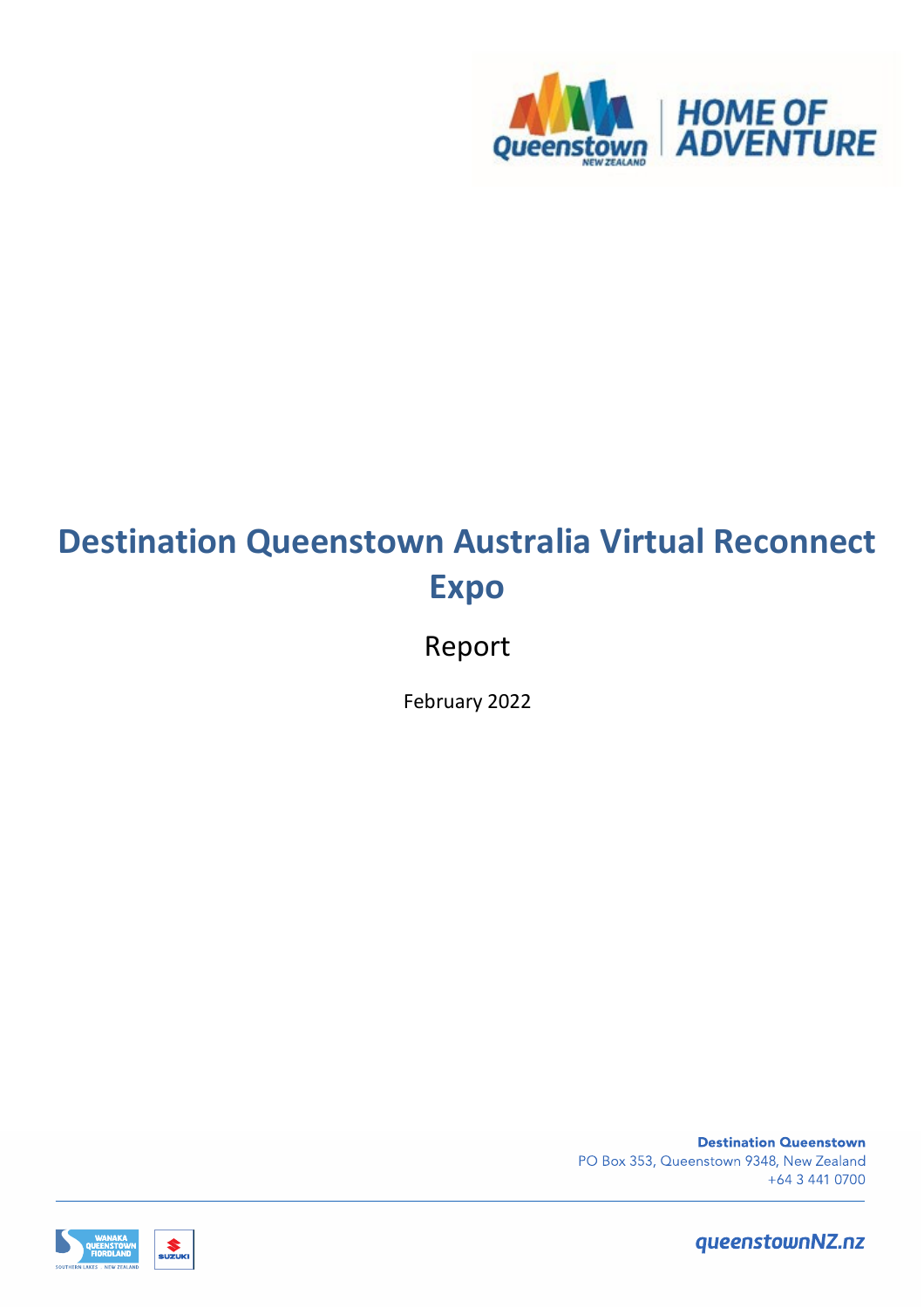

#### 1. Overview

#### Destination Queenstown

The DQ Travel Trade team recently hosted the Australia Virtual Reconnect Expo on Remo (a virtual event platform) with travel sellers in Australia. This primarily included our operators who joined us on the Australia Roadshow in May 2021 in Sydney and Melbourne, with some new products also joining. This was offered to 28 Queenstown operators with 25 taking part in the Expo (see section 4. For a list of operators in attendance). This was a fantastic opportunity for our operators to reconnect with those who they met on the roadshow in May 2021, as well as engage with new and existing contacts in Australia.

With border restrictions still in place, DQ saw the opportunity to reconnect with travel sellers in Australia in preparation for borders reopening later in 2022. While the initial roadshow was only open to senior management and product managers in Australia, this virtual expo was opened to their teams, including agents and brokers. DQ leveraged our key industry contacts, trade database, our private travel sellers Facebook group, Tourism New Zealand, and a KarryOn social media campaign to obtain registrations throughout the months of December and January. In total, we had 200 registrations for the event, with 109 attendees during (see section 3. for attendee overview).

In preparation for the event, DQ conducted research into the Remo platform, which was decided as the best fit for our events due to the simple use and navigation of the platform for buyers and sellers. We invested in a customised layout for the event, which allowed DQ branding, Air New Zealand, Tourism New Zealand, and DQ sponsor banners, and personalisation of the floor. Prior to the event, DQ provided operators with the opportunity to test out the platform and ask DQ any questions. Documentation and event details were provided to operators and travel sellers prior to the event to avoid complications, with a supplier e-brochure sent out to sellers on registration. The event consisted of a DQ introduction, 15 6.5-minute sessions over a two-hour period, a DQ close and famil winner announcement, and an optional one-hour informal networking time following the event. Attendees included those from ANZCRO, Flight Centre, Abercrombie & Kent, Helloworld, TravelManagers, Sno 'n' Ski Holidays and SnowScene.

The event was held at 2pm NZT on 2 February 2022 (12pm AEDT), with the DQ team connecting from various locations. This provides allowed DQ to stay ahead of the competition and highlights great opportunity for DQ to host similar events with other markets, something that will compliment in-person future industry events, roadshows, and networking opportunities. This event was an opportunity to keep our Australia travel sellers engaged with the Queenstown market in preparation for markets reopening in 2022. There was a practice run held with operators the week prior, with 80% of invited operators in attendance.

> **Destination Queenstown** PO Box 353, Queenstown 9348, New Zealand +64 3 441 0700

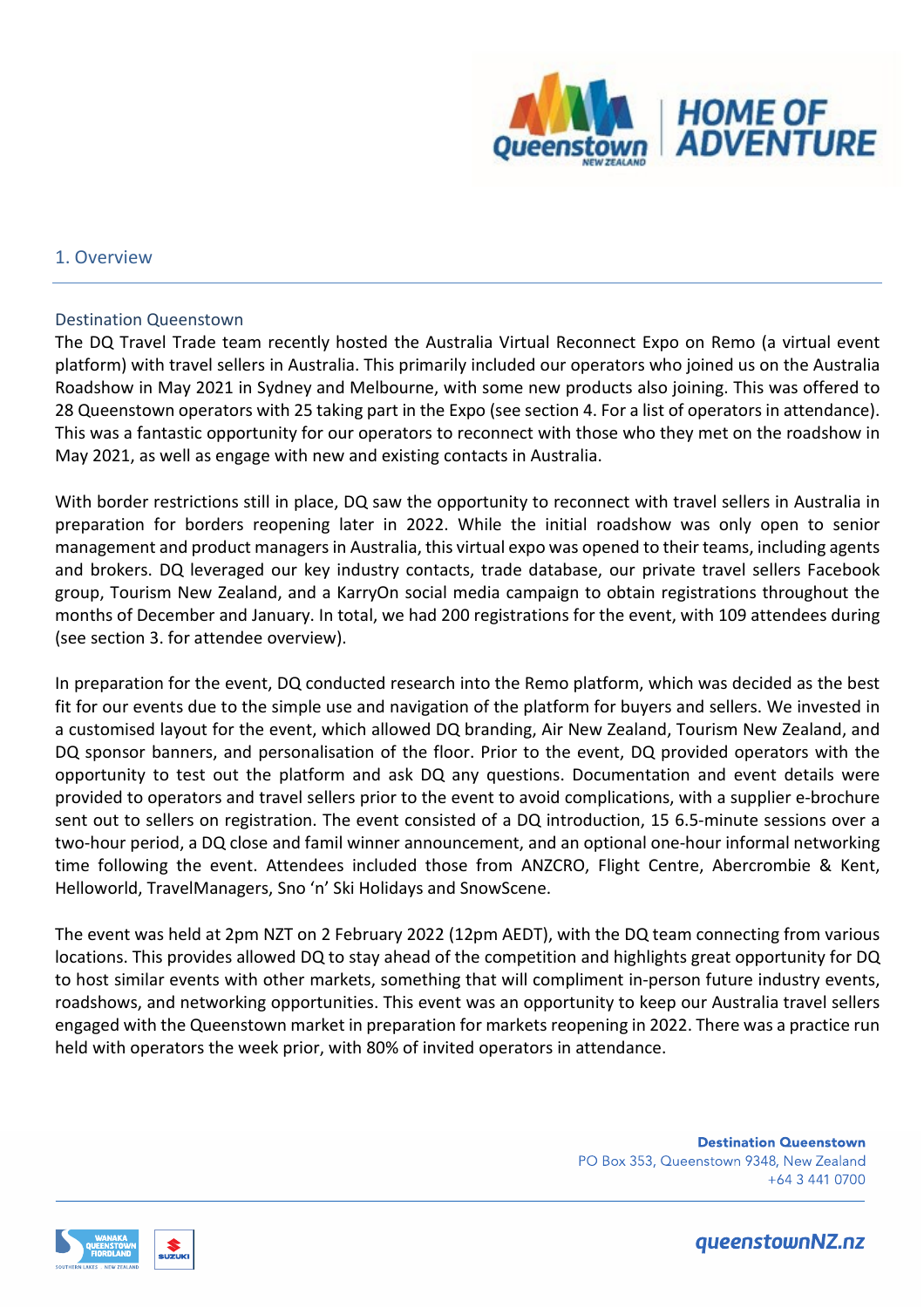

#### Destination Queenstown Involvement

This event was fully hosted by DQ. The Business Development Executive at DQ worked with Remo and the custom floorplan designer to create the right format and event for the travel trade industry in the months leading up to the event. Alongside the operators, DQ presented at one of the tables, showcasing the major developments and new products on offer in Queenstown since borders closed in 2020. A follow up email was sent to all attendees, with a registration and attendee list provided to operators for follow up.



**Destination Queenstown** PO Box 353, Queenstown 9348, New Zealand +64 3 441 0700



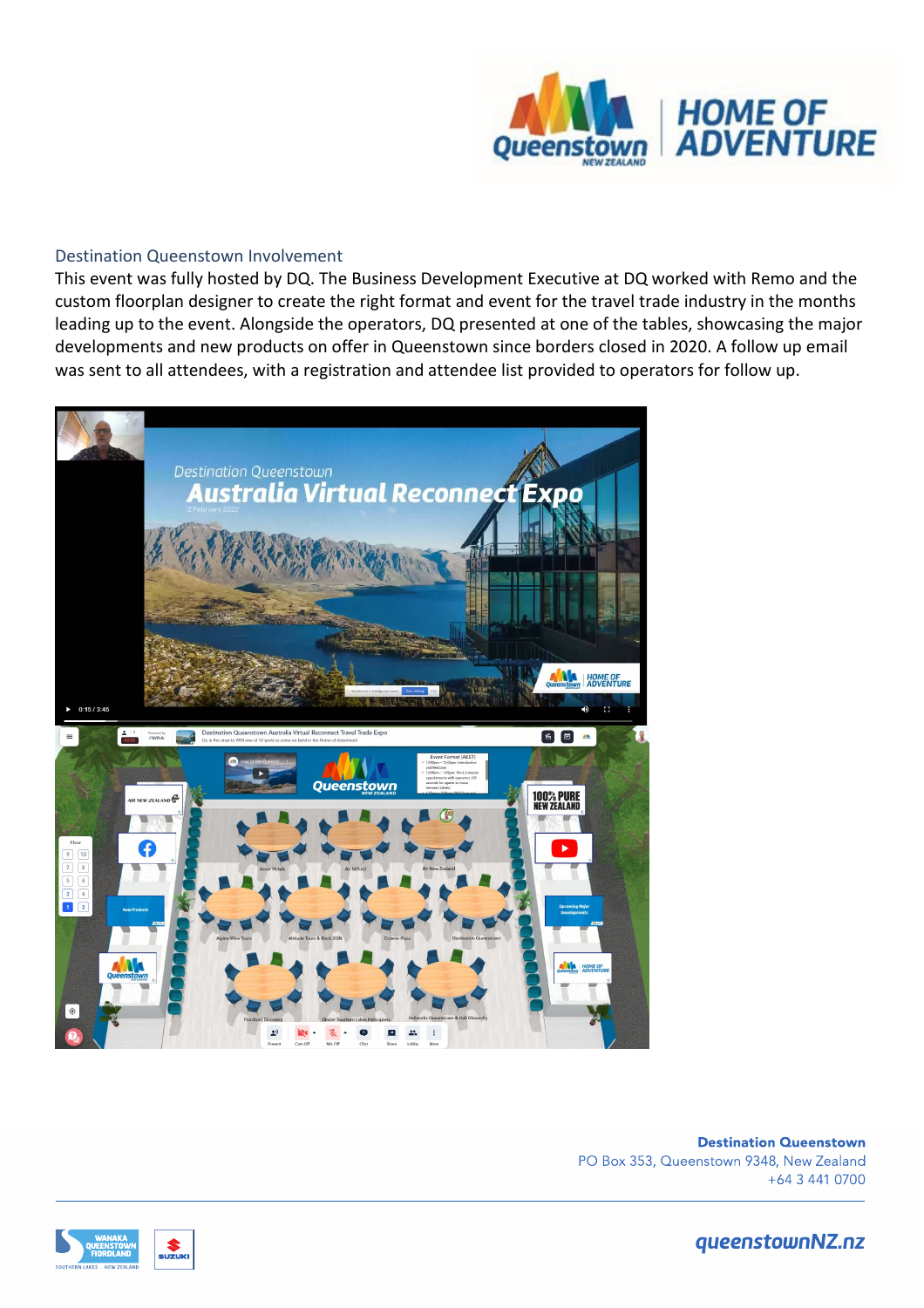



### 2. Operators

The Queenstown operators that attended the event alongside Destination Queenstown and Air New Zealand were:

Accor – Reno Verikakis, Air Milford – Anthony Sproull, Alpine Wine Tours – Emma Chisholm, Altitude Tours & Black ZQN – Tamie Wexler, Crowne Plaza – Adith Almeida, Fiordland Discovery – Debbie Zampieri, Glacier Southern Lakes Helicopters – Trish May, Heliworks Queenstown & Heli Glenorchy – Tess Kelly, Holiday Inn Express & Suites – Kylie Walker, Imperium Collection – Jamie Mantin, KJet – Chloe Seaforth, Millbrook Resort – Renee McLean, Ngāi Tahu Tourism – Steve Bruce, Nomad Safaris – David Gatward-Ferguson, NZONE Skydive – Tom Broe, Over The Top Helicopters – Pedro Martinez, Oxbow Adventure Co – Fleur Casey, RealNZ – Martin Langford, Safari Hotel Group – Richard Crouch, Southern Discoveries – Kerry Lahood, Totally Tourism – Brad Patterson, The Rees Hotel Queenstown – Roman Lee-Lo, True South Flights – Melissa Kensington, Skyline Queenstown – Collette Rogers, Ziptrek Ecotours – Kenny Wynter, Air New Zealand – Nick Lewis & Michelle McLennan

> **Destination Queenstown** PO Box 353, Queenstown 9348, New Zealand +64 3 441 0700

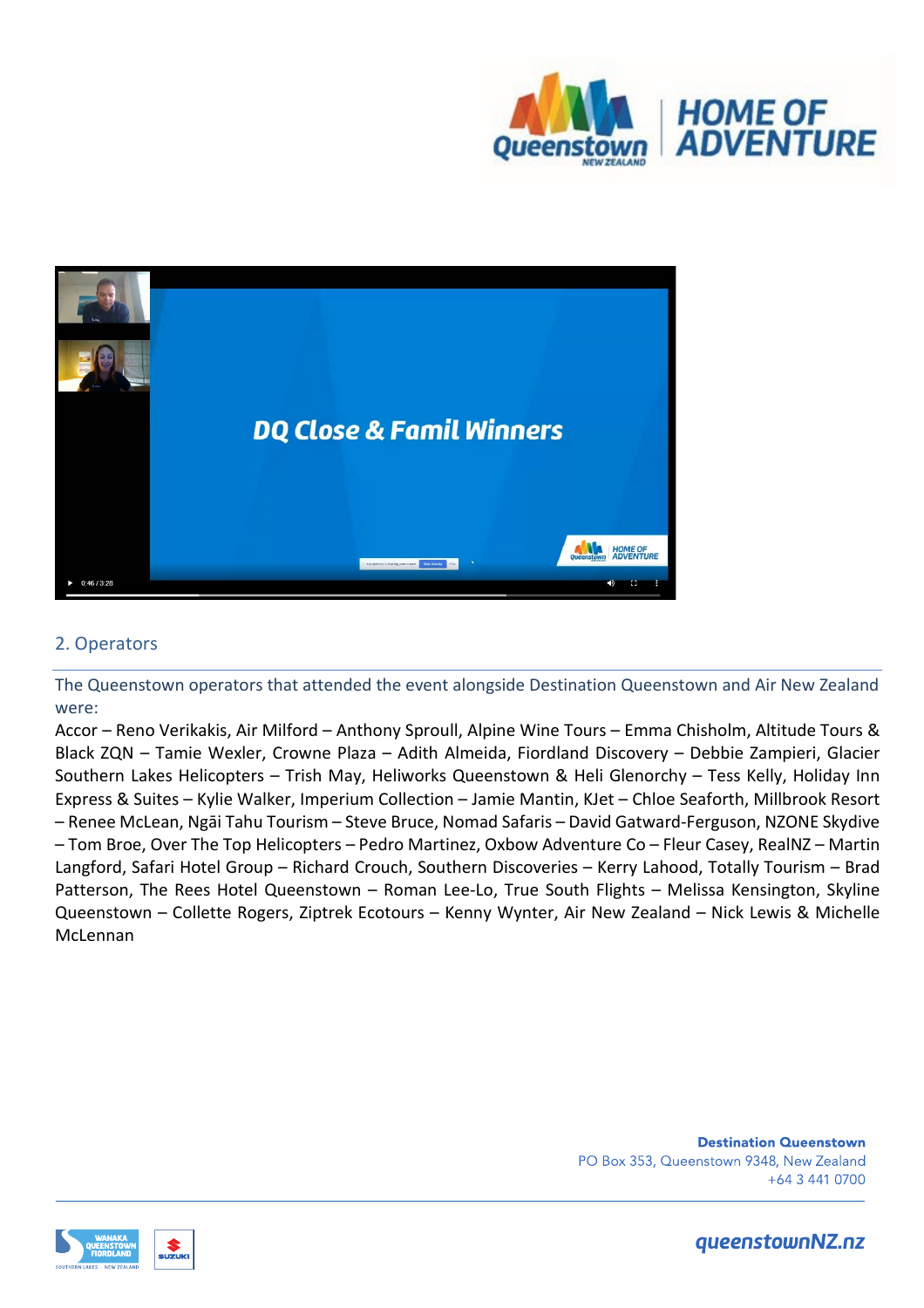

#### 3. Attendees (Buyers)

There was a total of 200 registrations for the event, with 109 attending the event on Wednesday 2 February 2022. Attendees ranged from Senior Management and Product Managers through to Agents/Brokers. Some of the companies that attended included:

Abercrombie & Kent, ANZCRO, Backpacker Deals, Connected Travel, Big Red Group (RedBalloon), Coopers Travel, Flight Centre, Great Tour Experiences, Haka Tours, Helloworld, Intrepid Travel, KLook, MTA Travel, Play Travel, Skimax Holidays, Sno 'n' Ski Holidays, SnowScene, Tourism New Zealand, TUI Musement, Turtle Down Under, Travello, TravelManagers, Travelplan, Viator, and Your Travel and Cruise.

#### 4. Outcome & Feedback

#### Event results:

- We had 200 registrations, with 109 attendees throughout the event.
- 25 Queenstown operators took part in this event alongside Air New Zealand and DQ.
- The event comprised of 15 sessions over 2-hours and an additional 1-hour networking time.
- We have received positive feedback and it was received well by the attendees and operators.
- DQ were pleased with the level of attendance
- This was the first-time utilizing Remo as a platform, which was successful for both operators and attendees. This provides a new platform for trade marketing activity and highlights that there is still appetite for selling New Zealand for when borders open in stages throughout 2022.

**Destination Queenstown** PO Box 353, Queenstown 9348, New Zealand +64 3 441 0700

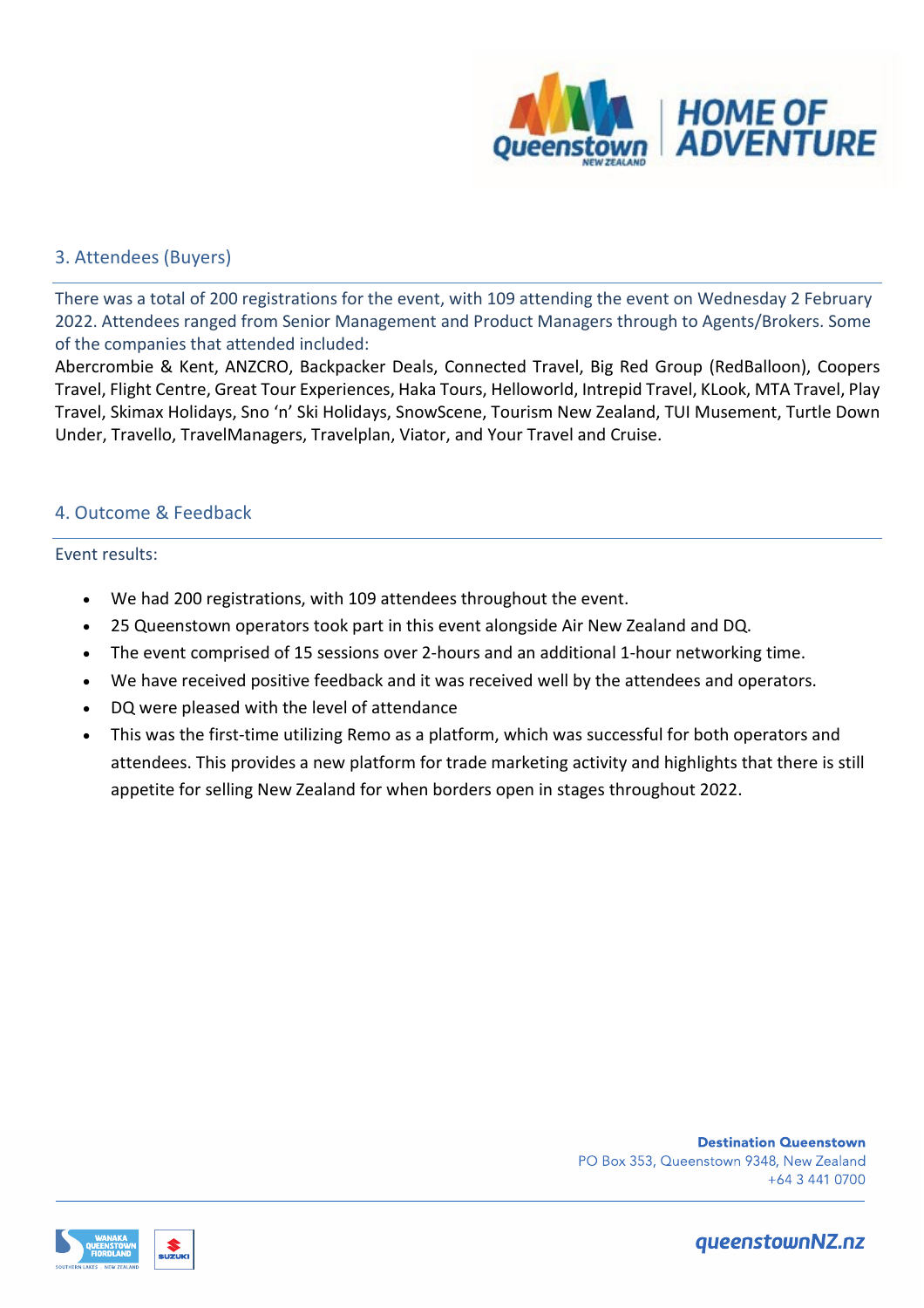

#### Attendee Feedback

Please rate your satisfaction with the quality of the Queenstown suppliers?



## How did you rate your overall experience with the virtual event platform Remo?



**Destination Queenstown** PO Box 353, Queenstown 9348, New Zealand +64 3 441 0700

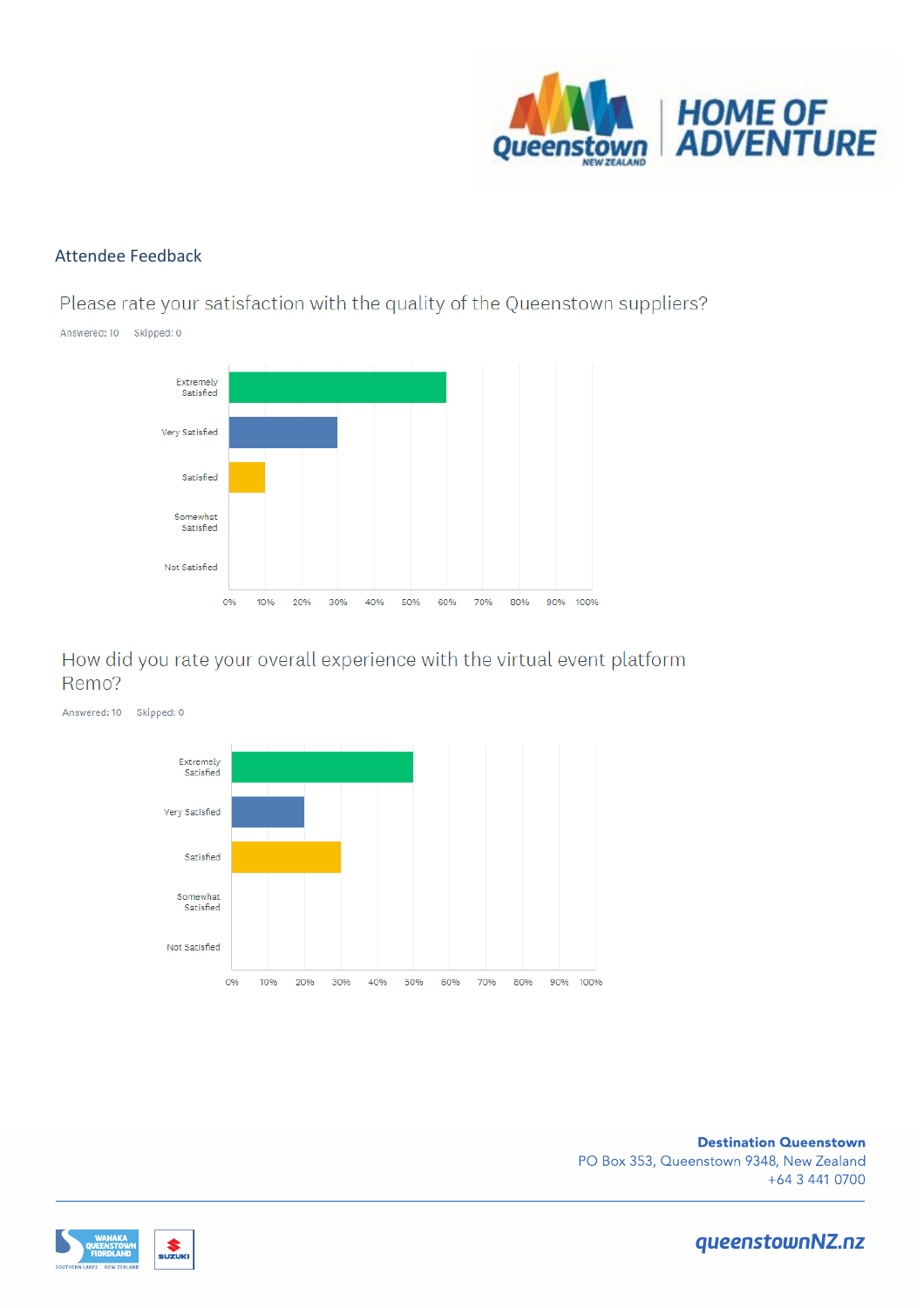

## Overall how would you rate your experience with the Destination Queenstown team during the event?



"That was great, thank you so much" "Thanks everyone, it was great to reconnect with you all"

"I find it exciting and considering my age in the industry I think that is absolutely GREAT! You are motivating me/ us to do things with product I never thought of before and you are providing lots of information material that I guess where appropriate we can use this for our clients."

#### "Very easy to navigate"

"Enjoyed the expo. Easy to navigate. I think you might need to stress we read all the suppliers and decide who you want to chat to."

> **Destination Queenstown** PO Box 353, Queenstown 9348, New Zealand +64 3 441 0700

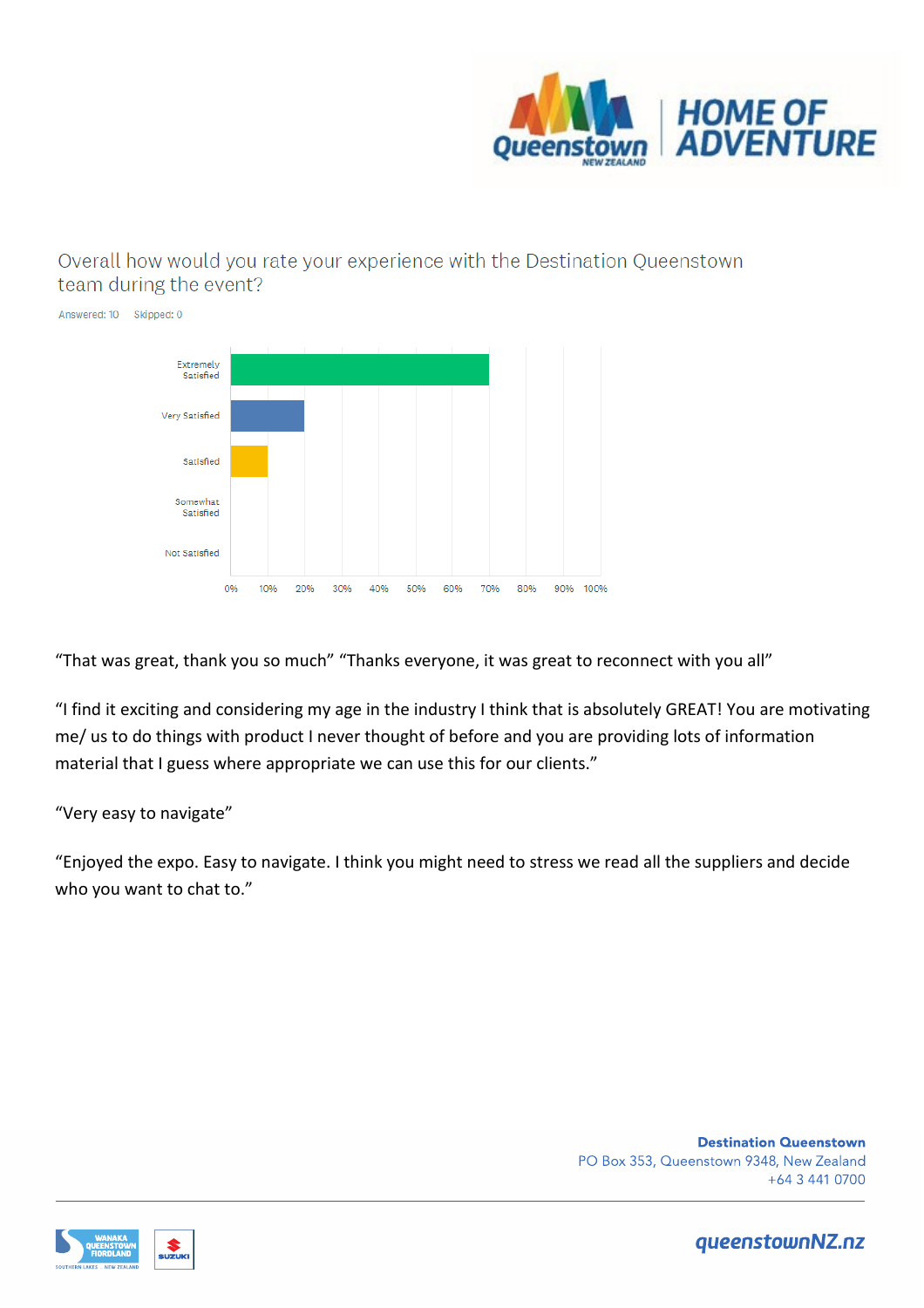

#### **Operator Feedback**

Please rate your satisfaction with the quality of the Aussie travel sellers?



## Overall how would you rate your experience with the expo and its format?



**Destination Queenstown** PO Box 353, Queenstown 9348, New Zealand +64 3 441 0700

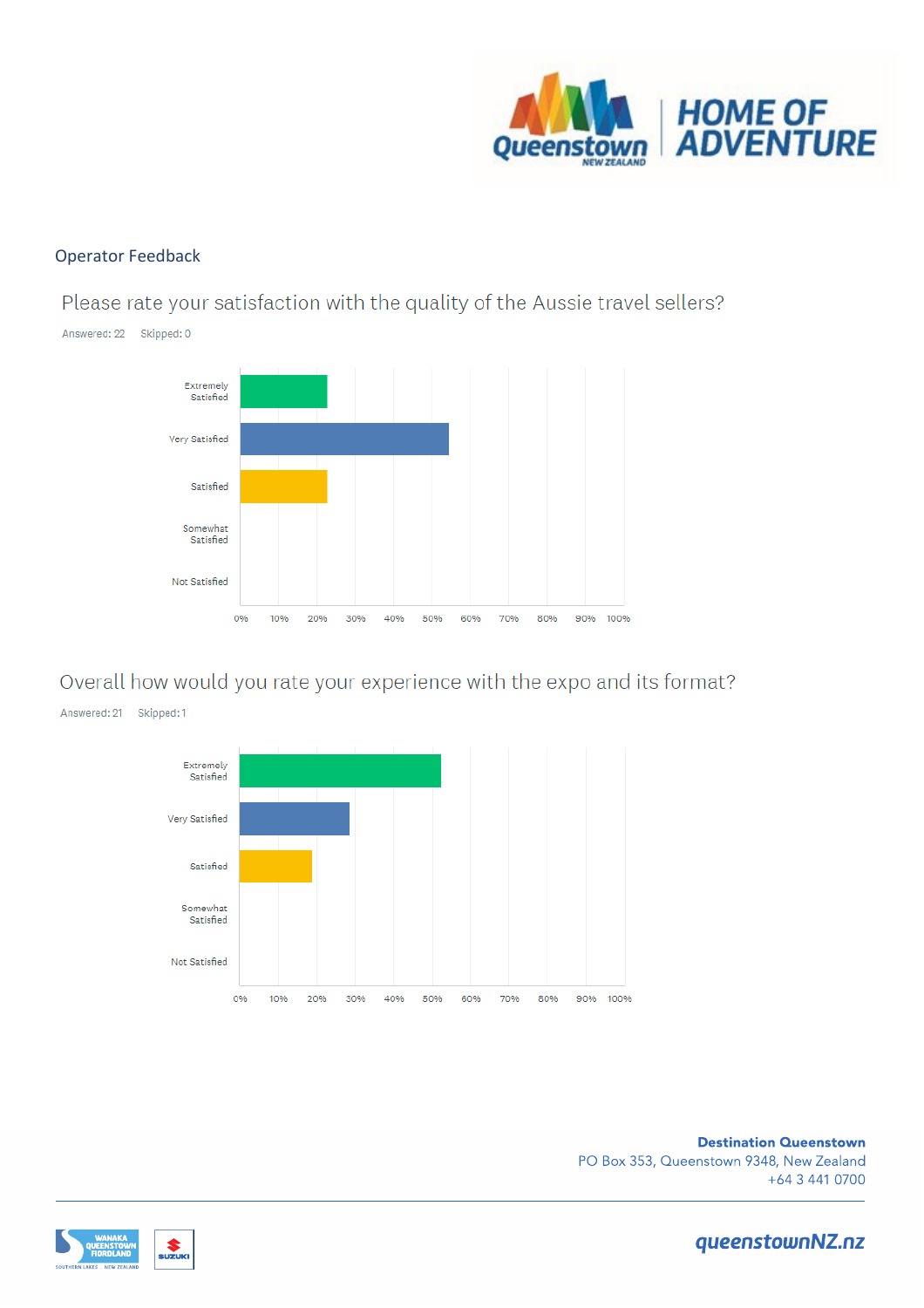

## Overall how do you rate your experience with the delivery of the event by the DO Travel Trade Marketing Team?



"Enjoyed reconnecting and thanks to DQ for pioneering this awesome expo platform."

"Was a little apprehensive about everyone's ability to efficiently use the Remo software, but it was an excellent choice and went very smoothly."

"Good work everyone and good timing, again!"

"I had a fantastic time engaging with the trade partners. Attendance numbers were amazing, so thank you for driving that and hosting such a top event."

"Try and find a way for sellers to map out who they want to see as some of them seemed to get a little lost"

"Smaller, targeted events with a bit more time. This was great to reconnect but if you were actually looking to do some training you need a bit more time"

> **Destination Queenstown** PO Box 353, Queenstown 9348, New Zealand +64 3 441 0700